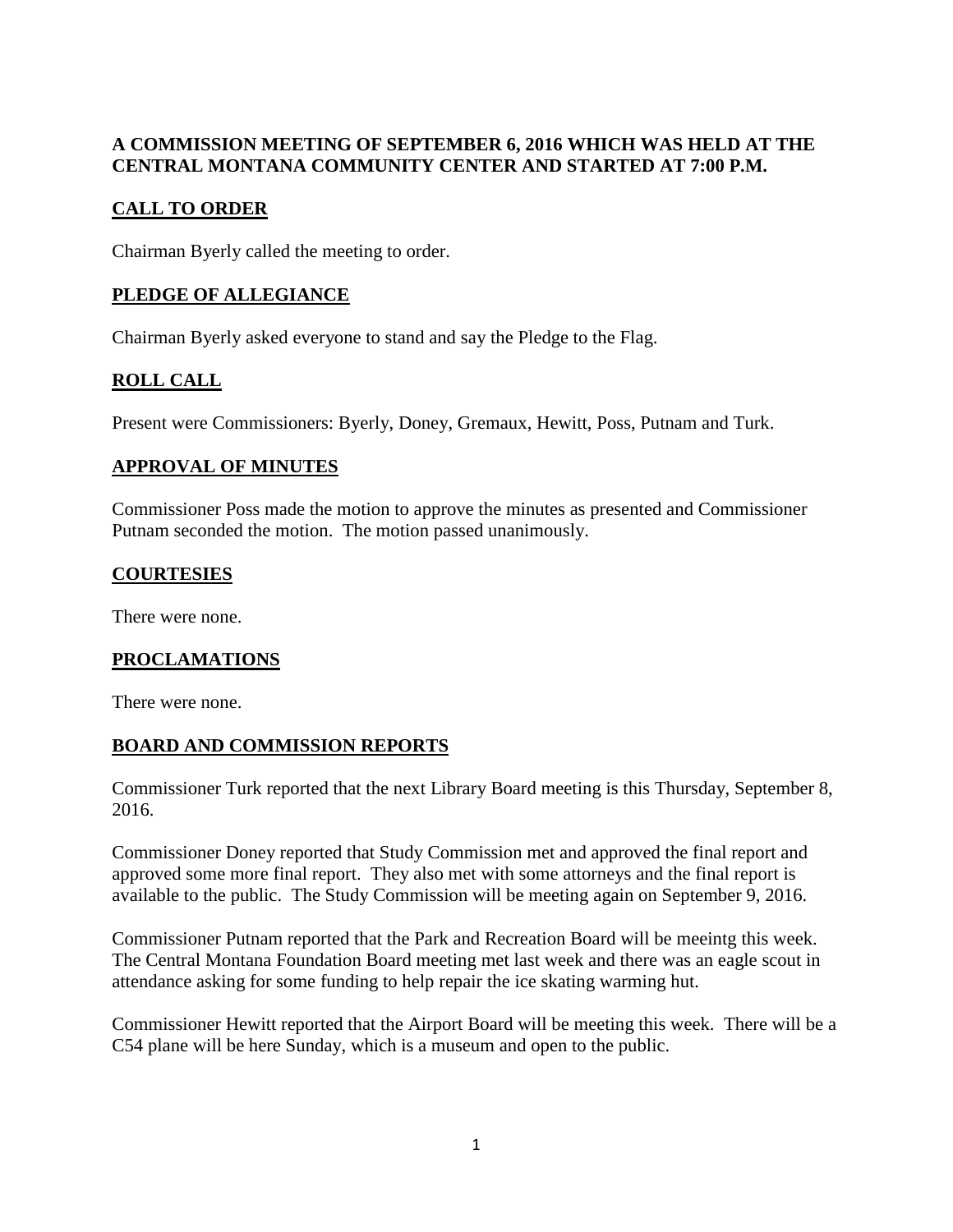### **CITY MANAGER REPORT**

City Manager Holly Phelps reported on the following issues:

The Finance Officer has been advertising the bookkeeper position and the position was closed today. September  $2<sup>nd</sup>$  was the Bookkeepers last day and she left to go back to be with her children and grandchildren.

The Police, Fire and Building departments met recently to discuss vacant properties inside the City limits. The current codes were discussed and how they may apply to these structures. The departments have also been in contact with many of the property owners. The issue will be coming to the Commission in the near future to update the Commission on their progress and to further discuss the issue.

Century Construction will begin paving on the west end of Lewistown the week of September 19<sup>th</sup>. The paving for the City will be done in October. City staff will continue to preparing for the paving and curb and gutter.

The Water and Fire departments will be flushing fire hydrants beginning the week of September 13<sup>th</sup>. Flushing fire hydrants is part of the regular maintenance of our water system and also provides valuable information to the Fire department.

Fall training season is here. The regional meetings with MMIA, MLCT and the Local Government Center is September 15<sup>th</sup>. The Montana League of Cities and Towns annual conference is October  $5<sup>th</sup>$  to  $7<sup>th</sup>$  in Missoula. Any Commissioner that would like to attend can notify the Finance Officer.

#### **CONSENT AGENDA**

Commissioner Hewitt asked that the claims be pulled from the consent agenda.

#### **REGULAR AGENDA – Resolutions, Ordinances & Other Action Items:**

Commissioner Hewitt asked about the claims paid for the drains at the swimming pool. Ms. Phelps answered that there were a few problems in the beginning and one was the amount of paper towels that were being put down the sewer. There has not been any problems recently.

Commissioner Putnam made the motion to approve the consent agenda and Commisisoner Hewitt seconded the motion. The motion passed unanimously. The consent agenda was the acknowledgement of the claims that have been paid from August 12, 2016 to August 31, 2016 for a total of \$84,556.33.

1. Public hearing to hear comments on Resolution No. 3911, a resolution approving the fiscal year 2017 work plan and budget for Tourism Business Improvement District #1.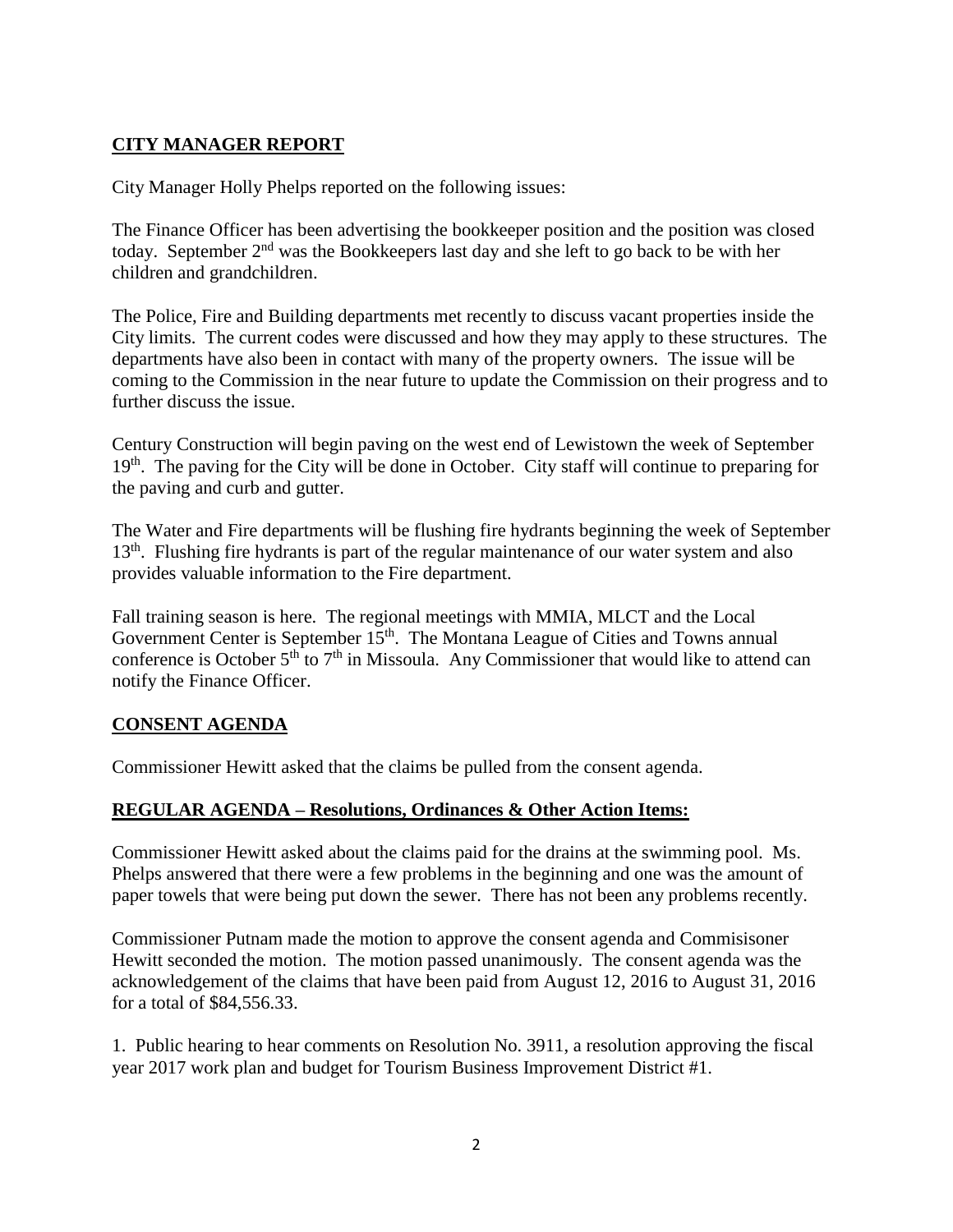Chairman Byerly opened the public hearing to hear comments on Resolution No. 3911, a resolution approving the fiscal year 2017 work plan and budget for Tourism Business Improvement District #1. Ms. Phelps explained that the budget and work plan was provided to the City by the Tourism Business Improvement District (TBID). Ms. Phelps stated that they do a lot of marketing and printing to encourage tourism and tourism activities. The City Commission must approve the TBID's budget and work plan on an annual basis. Commissioner Byerly asked for comments from the audience. There being none, the public hearing was closed.

2. Discussion and action on approving Resolution No. 3911 a resolution approving the fiscal year 2017 work plan and budget for Tourism Business Improvement District #1

Commissioner Hewitt asked what the category titled opportunity was for. Ms. Phelps answered the she thinks it is the ability to bring different opportunities into the community. Commissioner Doney made the motion to approve Resolution No. 3911 a resolution approving the fiscal year 2017 work plan and budget for Tourism Business Improvement District #1 and Commissioner Gremaux seconded the motion. Commissioner Byerly asked for comments from the audience and Commission. There being none, the question was called for and the motion passed unanimously.

3. Discussion and action on approving Resolution No. 3912 a resolution approving an assessment to defray the cost of the work plan and budget for Tourism Business Improvement District #1 for fiscal year 2017

Ms. Phelps explained that this resolution sets the \$1.00 assessment of per occupied room that provides for the funding of the district. Commissioner Byerly stated that there are no tax payer dollars used to fund the TBID. Commissioner Doney made the motion to approve Resolution No. 3912 a resolution approving an assessment to defray the cost of the work plan and budget for Tourism Business Improvement District #1 for fiscal year 2017 and Commissioner Putnam seconded the motion. Commissioner Byerly asked for comments from the audience and Commission. There being none, the question was called for and the motion passed unanimously.

4. Discussion and action on Resolution No. 3913, a resolution redefining the boundaries of Street Maintenance District No. 1 in the City of Lewistown, Montana

Ms. Phelps explained that this is the resolution that establishes the Street Maintenance District No. 1. The change in boundary includes all annexation that are in effect. Commissioner Byerly stated that some of the annexations were requested by the property owners. Ms. Phelps stated that the street maintenance assessment was set by the Commission at a previous meeting. Commissioner Hewitt made the motion to approve Resolution No. 3913, a resolution redefining the boundaries of Street Maintenance District No. 1 in the City of Lewistown, Montana and Commissioner Doney seconded the motion. Commissioner Byerly asked for comments from the audience and Commission. There being none, the question was called for and the motion passed unanimously.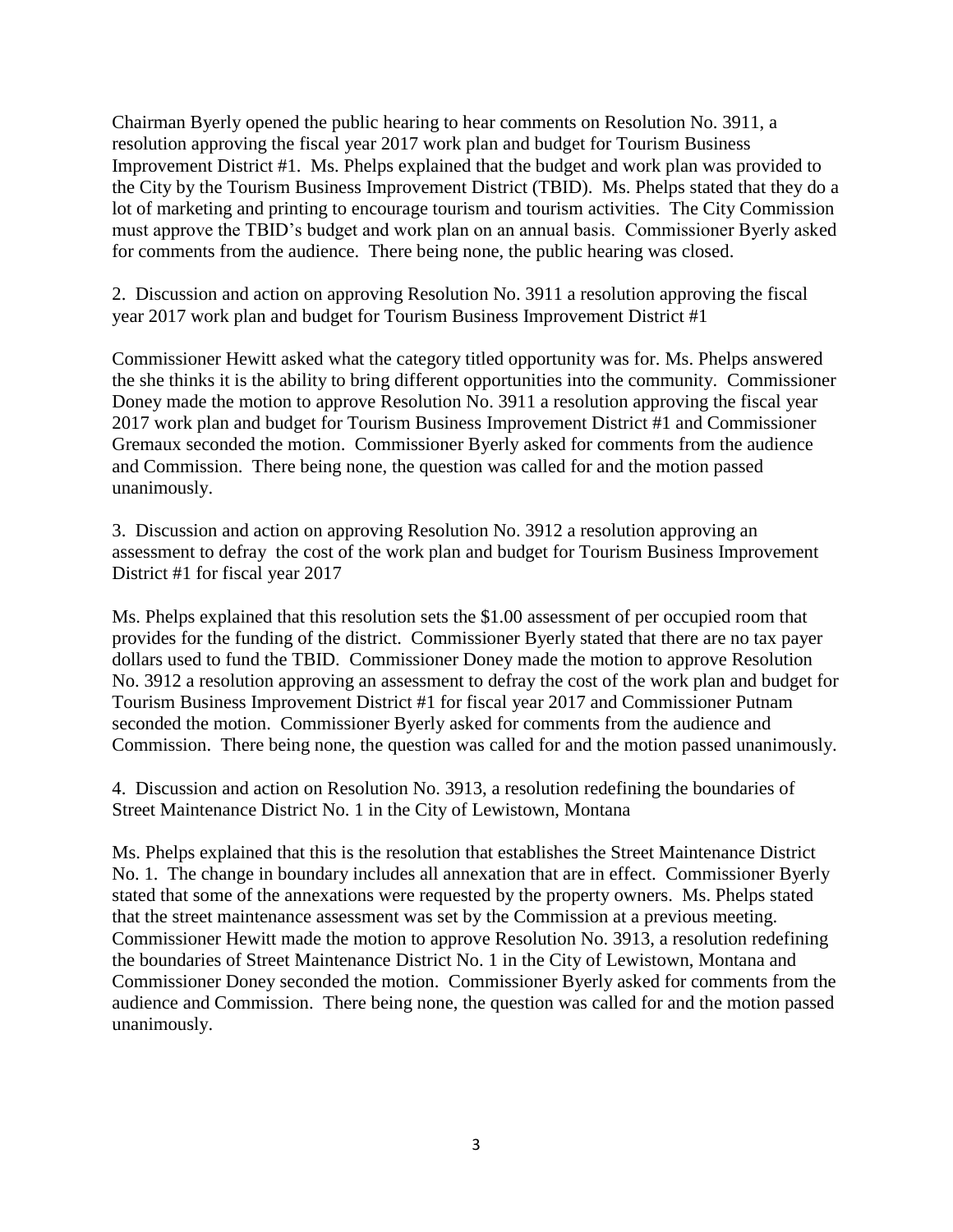5. Public hearing on the cost of maintenance of Boulevard District no. 12, cost of maintenance reserve and administration for Lighting Districts and cost of maintenance in Street Maintenance District No. 1

Chairman Byerly opened the public hearing to hear comments on the cost of maintenance of Boulevard District no. 12, cost of maintenance reserve and administration for Lighting Districts and cost of maintenance in Street Maintenance District No. 1. Ms. Phelps explained that the boulevard district is those grassy areas that are in the middle of the streets on 7<sup>th</sup> Ave and Boulevard. The Lighting Districts are maintained by Northwestern Energy but the City assesses the property owners and pays the bills. Ms. Phelps stated that the assessment for the street maintenance district was set at a previous meeting. There is a cap on the residential properties and helps with the maintenances of all streets in the City of Lewistown. 6. Discussion and action on Resolution No. 3914, a resolution of the City Commission of the City of Lewistown levying and assessing a special tax to cover the cost of maintenance of Boulevard District No. 12, in the City of Lewistown, Montana for the fiscal year beginning July 1, 2016 and ending June 30, 2017

Commissioner Poss made the motion to approve Resolution No. 3914, a resolution of the City Commission of the City of Lewistown levying and assessing a special tax to cover the cost of maintenance of Boulevard District No. 12, in the City of Lewistown, Montana for the fiscal year beginning July 1, 2016 and ending June 30, 2017 and Commissioner Gremaux seconded the motion. Commissioner Byerly asked for comments from the audience and Commission. There being none, the question was called for and the motion passed unanimously.

7. Discussion and action on Resolution No. 3915, a resolution levying and assessing the cost of maintenance reserve and administration, and supplying of electrical current for the street lights within the City of Lewistown, to properties within particular lighting districts

Commissioner Putnam made the motion to approve Resolution No. 3915, a resolution levying and assessing the cost of maintenance reserve and administration, and supplying of electrical current for the street lights within the City of Lewistown, to properties within particular lighting districts and Commissioner Doney seconded the motion. Commissioner Byerly asked for comments from the audience and Commission. There being none, the question was called for and the motion passed unanimously.

8. Discussion and action on Resolution No. 3916, a resolution estimating the cost of maintenance in Street Maintenance District No. 1, specifying the assessment option and levying an assessment on properties for Street Maintenance

Ms. Phelps stated that the rate of assessment remained the same as last year. This resolution outlines how the street maintenance is calculated. Commissioner Putnam made the to approve Resolution No. 3916, a resolution estimating the cost of maintenance in Street Maintenance District No. 1, specifying the assessment option and levying an assessment on properties for Street Maintenance and Commissioner Doney seconded the motion. Commissioner Byerly asked for comments from the audience and Commission. There being none, the question was called for and the motion passed unanimously.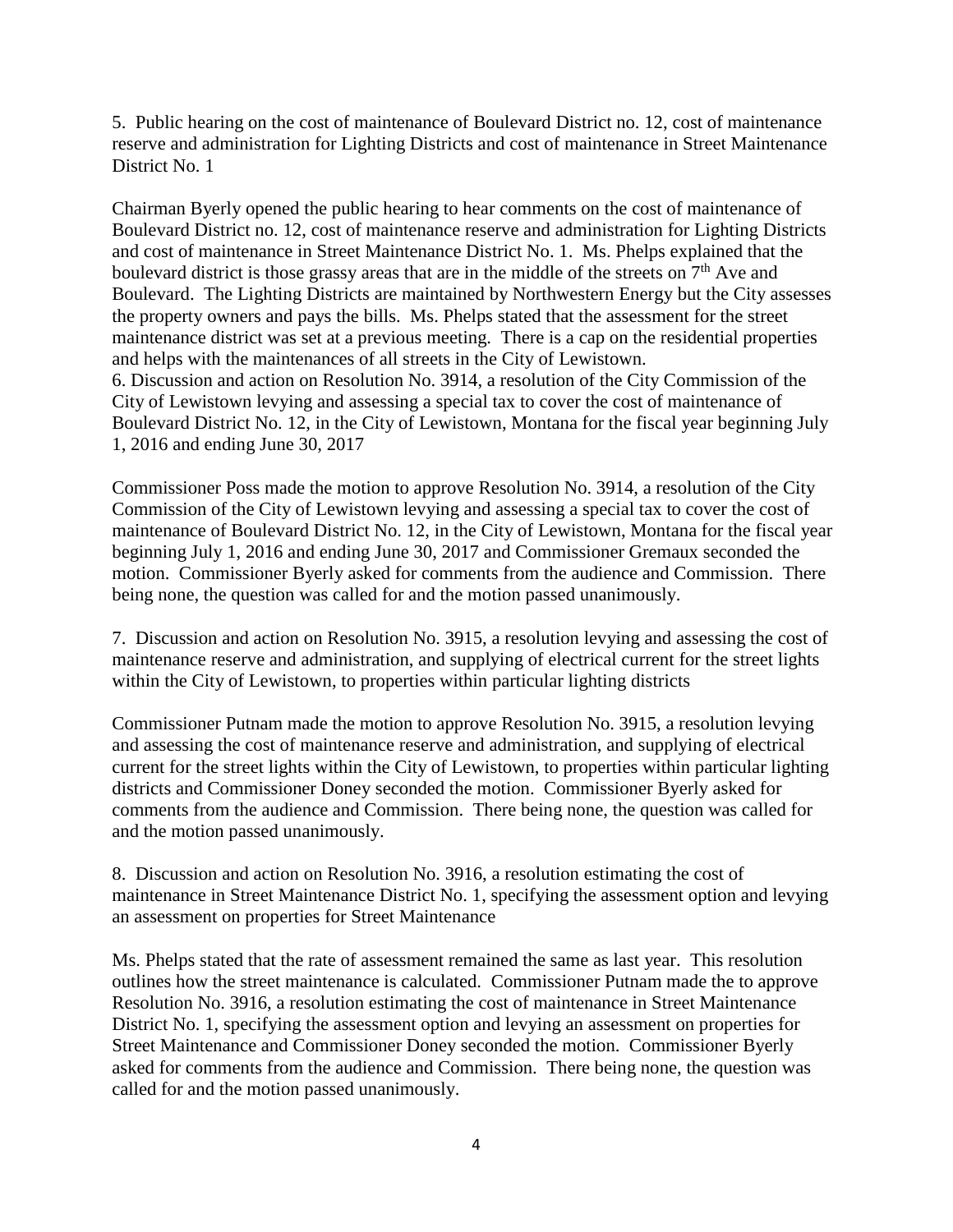9. Public hearing on the 2016-2017 budget for the City of Lewistown.

Chairman Byerly opened the public hearing to hear comments on the 2016-2017 budget for the City of Lewistown.

Ms. Phelps explained that there were a few little corrections made to the preliminary budget and the final balanced budget is before the public for comment. Commissioner Byerly asked for comments from the audience. There being none, the public hearing was closed.

10. Discussion and action on Resolution No. 3917, a resolution relating to final budgets, budget authorities and annual appropriations for the fiscal year beginning July 1, 2016 and ending June 30, 2017

Commissioner Poss made the motion to approve Resolution No. 3917, a resolution relating to final budgets, budget authorities and annual appropriations for the fiscal year beginning July 1, 2016 and ending June 30, 2017 and Commissioner Putnam seconded the motion. Commissioner Byerly asked for comments from the audience and Commission. There being none, the question was called for and the motion passed unanimously.

11. Public hearing on Resolution No. 3918, a resolution authorizing an increase in the City of Lewistown's mill levy in order to fund increases in premium contributions for medical group benefits for City employees and exempting the same from the mill levy calculation limitation provided for by law

Chairman Byerly opened the public hearing to hear comments on Resolution No. 3918, a resolution authorizing an increase in the City of Lewistown's mill levy in order to fund increases in premium contributions for medical group benefits for City employees and exempting the same from the mill levy calculation limitation provided for by law. Ms. Phelps explained that in accordance with state law the City has the ability to mill the increase in health insurance since 2000. Commissioner Byerly asked for comments from the audience. There being none, the public hearing was closed.

12. Discussion and action on Resolution No. 3918, a resolution authorizing an increase in the City of Lewistown's mill levy in order to fund increases in premium contributions for medical group benefits for City employees and exempting the same from the mill levy calculation limitation provided for by law

Commissioner Putnam made the motion to approve Resolution No. 3918, a resolution authorizing an increase in the City of Lewistown's mill levy in order to fund increases in premium contributions for medical group benefits for City employees and exempting the same from the mill levy calculation limitation provided for by law and Commissioner Doney seconded the motion. Commissioner Doney explained that the City is doing very well with their insurance. Commissioner Byerly asked for comments from the audience and Commission. There being none, the question was called for and the motion passed unanimously.